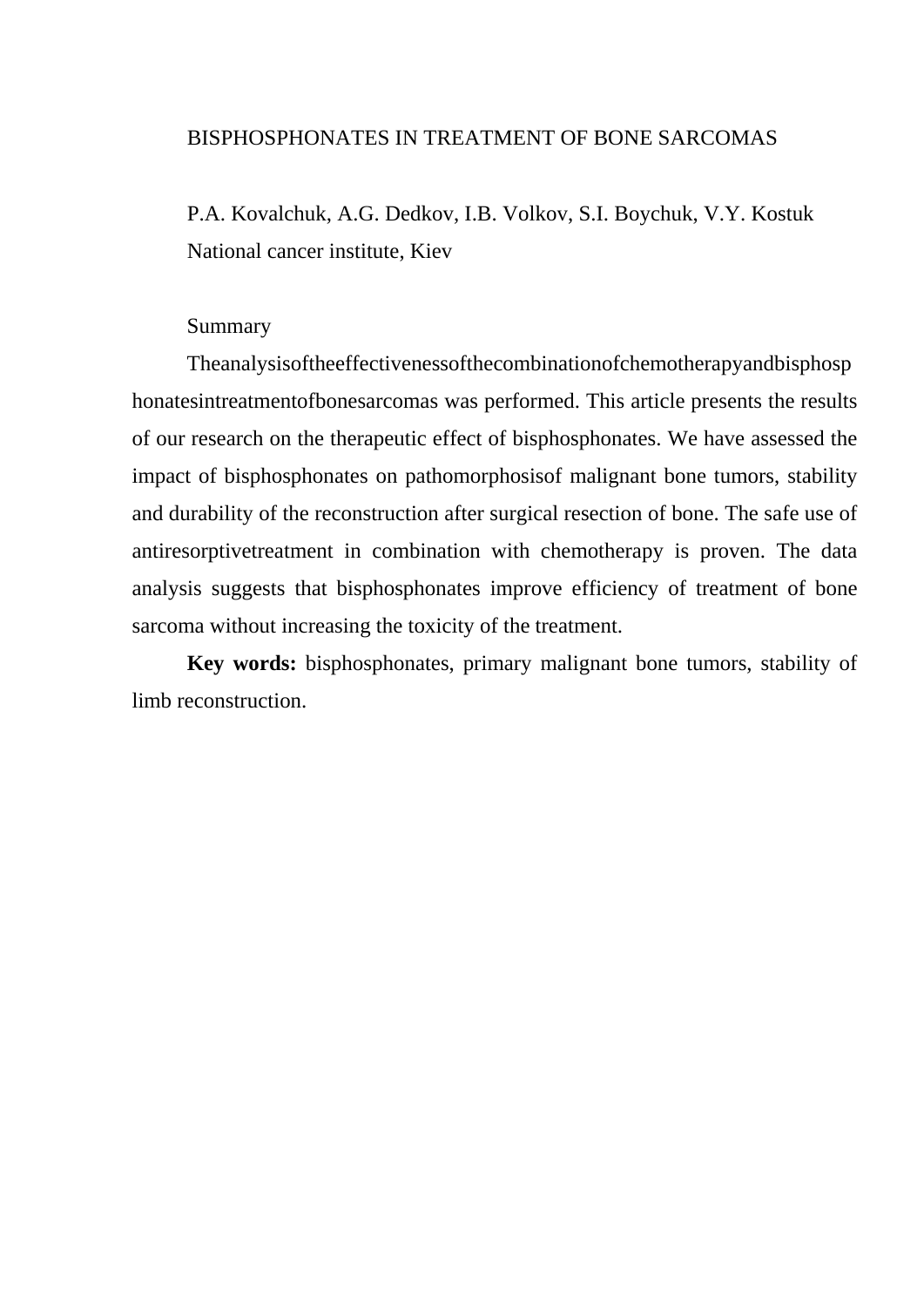Studies of past years have proved the effectiveness of a number of cytostatic agents in the treatment of bone sarcomas. Nowadaysthere is a clear algorithmof treatment of malignant bone tumors. The golden standard treatment of these diseases consists of neoadjuvant chemotherapy, radical surgical resection and adjuvant chemotherapy. List of medications included in this algorithm is wellknown, is rather limited and include methotrexate, cisplatin, doxorubicin, ifosfamide and etoposide. Despite the rapid development of the pharmaceutical industry, a list of first-line drugs in the treatment of sarcomas of bone remains the same. Attempts to use targeted drugs do not achieve the desired results [1, 2]. Treatment ofthepatients with chemoresistant forms of malignant bone tumors remains an unsolved problem and require a totally new approach to therapy. [3] This group of patients pushes researchers to search for new approaches and methods of treatment.

By studying the bisphosphonates (BP), which had worked well earlier in oncology practice in the treatment of metastatic bone lesions, we hypothesized that they may have an effect on the primary malignant bone tumor process. This effect was confirmed by some of the world's researches [4, 5].

BF is a group of medications that inhibit the pathological bone resorption. Due to features BP, they are widely used in oncology practice, as have antiresorptive, antiangiogenic and antineoplastic effect [6]. It was believed that the mechanism of action of BP was directed at stabilizing the bone. BP directly affect the tumor cells in patients with multiple myeloma [7, 8, 9, 10].

Numerous studies support the hypothesis that BF is an active against of osteosarcoma, alone or in combination with chemotherapy. The effect of alendronate, clodronate, ibandronate, pamidronate and zoledronate for osteosarcoma in animals, as well as the culture of human osteosarcoma cells was assessed[11-21].

Known as the fact that a large number of patients with primary bone sarcomas are treated with a course of chemotherapy, carry fractures during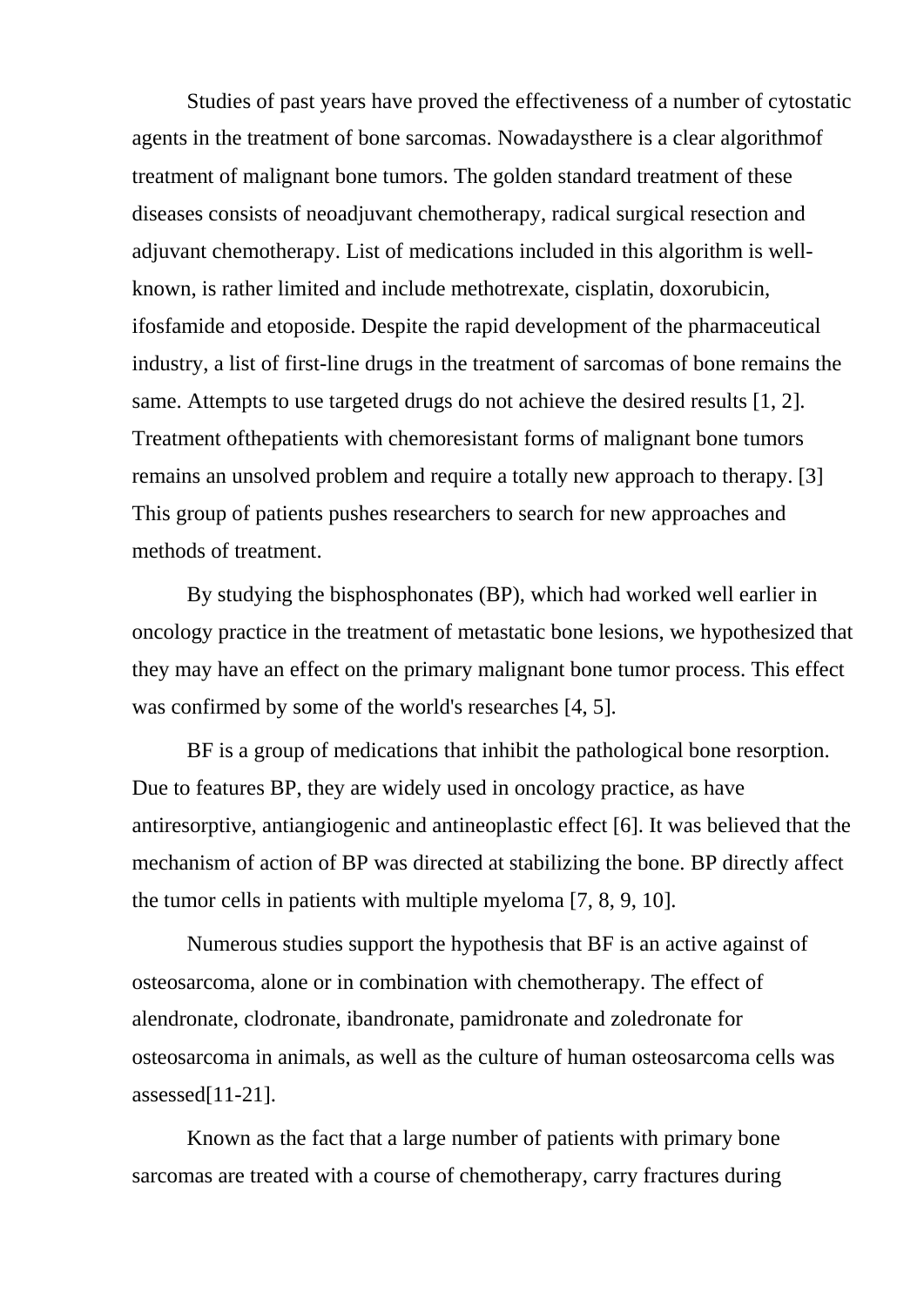treatment [22]. For these patients, there is a risk of osteoporosis and pathological fractures of the continuation of their lives. Bone resorption is a recognized problem for young patients receiving chemotherapy. For adults with osteoporosis, treatment with BP reduces the number of fractures by 50% after 1 year of treatment. In these patients, an increase in bone mass was 4.2% per year during the first 4 years of treatment. Even more dangerous for this group of patients are pathological fractures in the area of the tumor, which may affect the survival and local recurrence. Various scientific reviews stated that the rate of 5 years survival in patients with osteosarcoma and pathological fracture is 55%, and patients with osteosarcoma without fractures - 77%. Number of local recurrence is also increased in the group with pathologic fractures (25% vs. 4%). [22]

Analyzing all the preliminary data we can state that BP are a completely new approach in the treatment of malignant bone tumors, but their use is not an alternative to conventional treatment as an independent method, and can only be used in combination with chemotherapy.

The aim of our study is to estimate the efficacy of BP in combination with chemotherapy in the treatment of patients with primary malignant bone tumors, to determine whether the combination of chemotherapy and BP increase or decrease the toxic effects of treatment,to assess the effectiveness of BP to prevent instability of implant [23-27].

#### **Materials and methods**

In 2009, the National Cancer Institute and the Institute of Spine and Joint Pathology named after M.I.Sitenko started a randomized multicenter trial to study the effect of BP in combination with chemotherapy in the treatment of primary malignant bone tumors.

Criteria for inclusion in the study:

• morphologically confirmed diagnosis of all histological types of primary malignant bone tumors that have not been treated;

• patients with only local forms of low-grade sarcomas (IIA, IIB).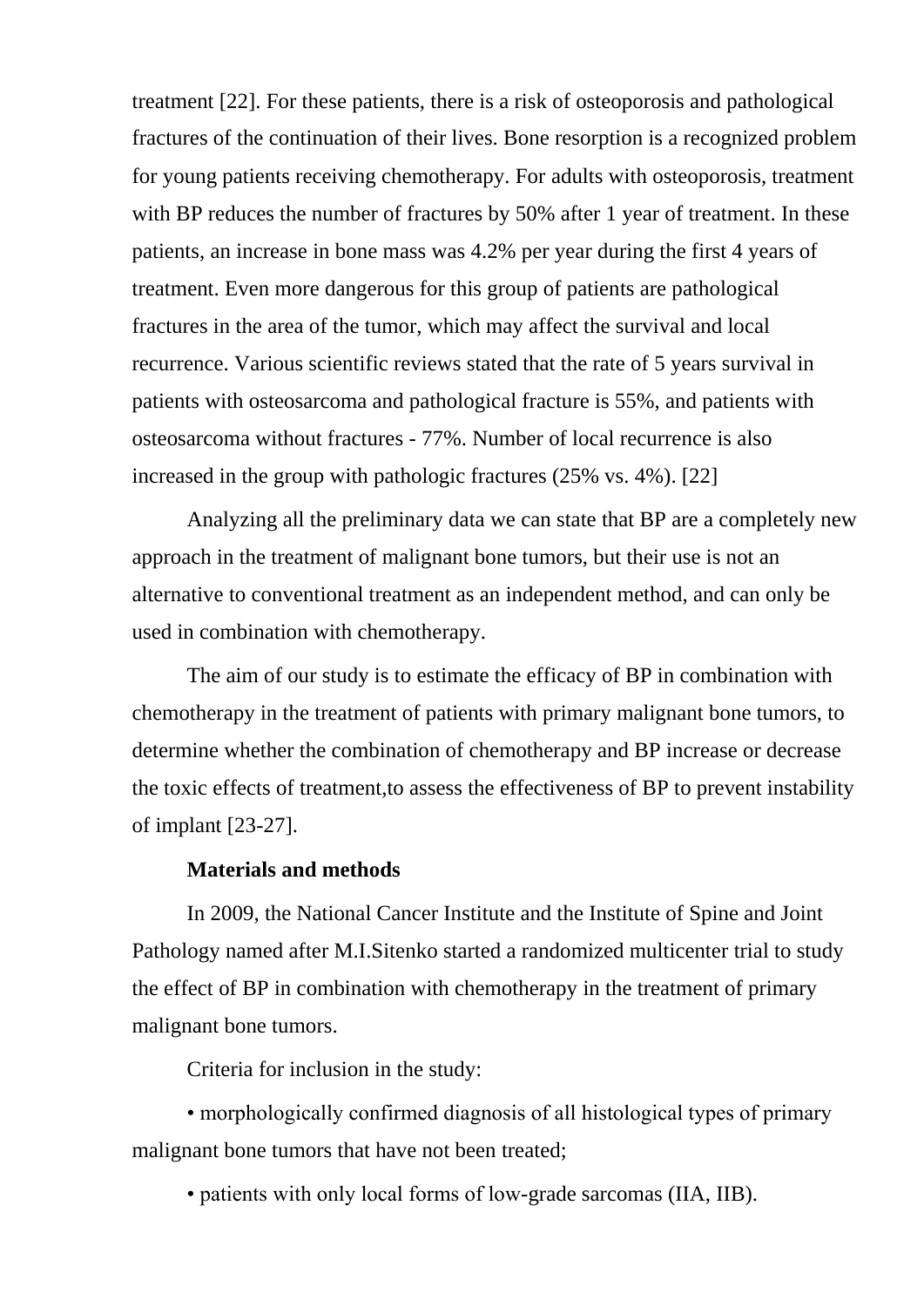The study included 47 patients with different clinical forms of bone sarcomas. Patient's age - from 18 to 55 years; 22 – women, 25 - male. Characteristics of patient groups are presented in Table 1 and 2.

| <b>Characteristicsofpatients</b> |             | Main group $(n=18)$ |               | Group of control $(n=29)$ |               |  |
|----------------------------------|-------------|---------------------|---------------|---------------------------|---------------|--|
|                                  |             | $\mathbf n$         | $\frac{6}{6}$ | n                         | $\frac{0}{0}$ |  |
| <b>Sex</b>                       | <b>Male</b> | 10                  | 55,5          | 15                        | 51,7          |  |
|                                  | Women       | 8                   | 44,5          | 14                        | 48,3          |  |
| Age, years                       | $18 - 30$   | 9                   | 50,0          | 16                        | 55,2          |  |
|                                  | $31 - 50$   | 7                   | 38,9          | 9                         | 31,0          |  |
|                                  | > 50        | $\overline{2}$      | 11,1          | $\overline{4}$            | 13,8          |  |
| <b>Tumor</b>                     | of limb     | 17                  | 94,5          | 27                        | 93,1          |  |
|                                  | of pelvis   |                     | 5,5           | $\overline{2}$            | 6,9           |  |

**Table 1. Structure of groupsof patients**

# **Table 2. The distribution of patients according to the morphological diagnosis and location of the tumor**

|                                         | Location       |                       |              |                |                          |                          |                              |                          |                |               |
|-----------------------------------------|----------------|-----------------------|--------------|----------------|--------------------------|--------------------------|------------------------------|--------------------------|----------------|---------------|
|                                         |                | <b>Tibia</b><br>Femur |              | <b>Humerus</b> |                          | <b>Pelvis</b>            |                              | <b>Total</b>             |                |               |
|                                         | n              | $\frac{0}{0}$         | $\mathbf n$  | $\frac{0}{0}$  | $\mathbf n$              | $\frac{0}{0}$            | $\mathbf n$                  | $\frac{0}{0}$            | $\mathbf n$    | $\frac{0}{0}$ |
| <b>Osteosarcoma</b>                     | 22             | 46,8                  | 3            | 6,4            | $\mathbf{1}$             | 2,1                      | $\mathbf{1}$                 | 2,1                      | 27             | 57,5          |
| Fibrosarcoma                            | $\overline{4}$ | 8,5                   | $\mathbf{1}$ | 2,1            | $\qquad \qquad$          | $\overline{\phantom{0}}$ | $\qquad \qquad \blacksquare$ | -                        | 5              | 10,6          |
| <b>Malignant giant</b><br>cell tumor    | $\mathbf{1}$   | 2,1                   | 3            | 6,4            | $\overline{\phantom{a}}$ | $\overline{\phantom{0}}$ |                              | $\overline{\phantom{0}}$ | $\overline{4}$ | 8,5           |
| <b>Malignantfibroushi</b><br>stiocytoma | $\overline{2}$ | 4,2                   | 3            | 8,5            | $\mathbf{1}$             | 2,1                      | $\overline{\phantom{a}}$     | $\overline{\phantom{0}}$ | 6              | 12,8          |
| Angiosarcoma                            | $\mathbf{1}$   | 2,1                   |              |                | $\overline{a}$           | $\overline{\phantom{0}}$ | $\mathbf{1}$                 | 2,1                      | $\overline{2}$ | 4,2           |
| Mesenchymalchon<br>drosarcoma           | $\mathbf{1}$   | 2,1                   | $\mathbf{1}$ | 2,1            | $\overline{\phantom{a}}$ | $\overline{\phantom{0}}$ | $\mathbf{1}$                 | 2,1                      | 3              | 6,4           |
| <b>Total</b>                            | 31             | 66                    | 11           | 23,4           | $\overline{2}$           | 4,2                      | 3                            | 6,4                      | 47             | 100           |

Byrandomization, all patients were divided into two groups, depending on the useof BP, formingthe main andthe control group.The study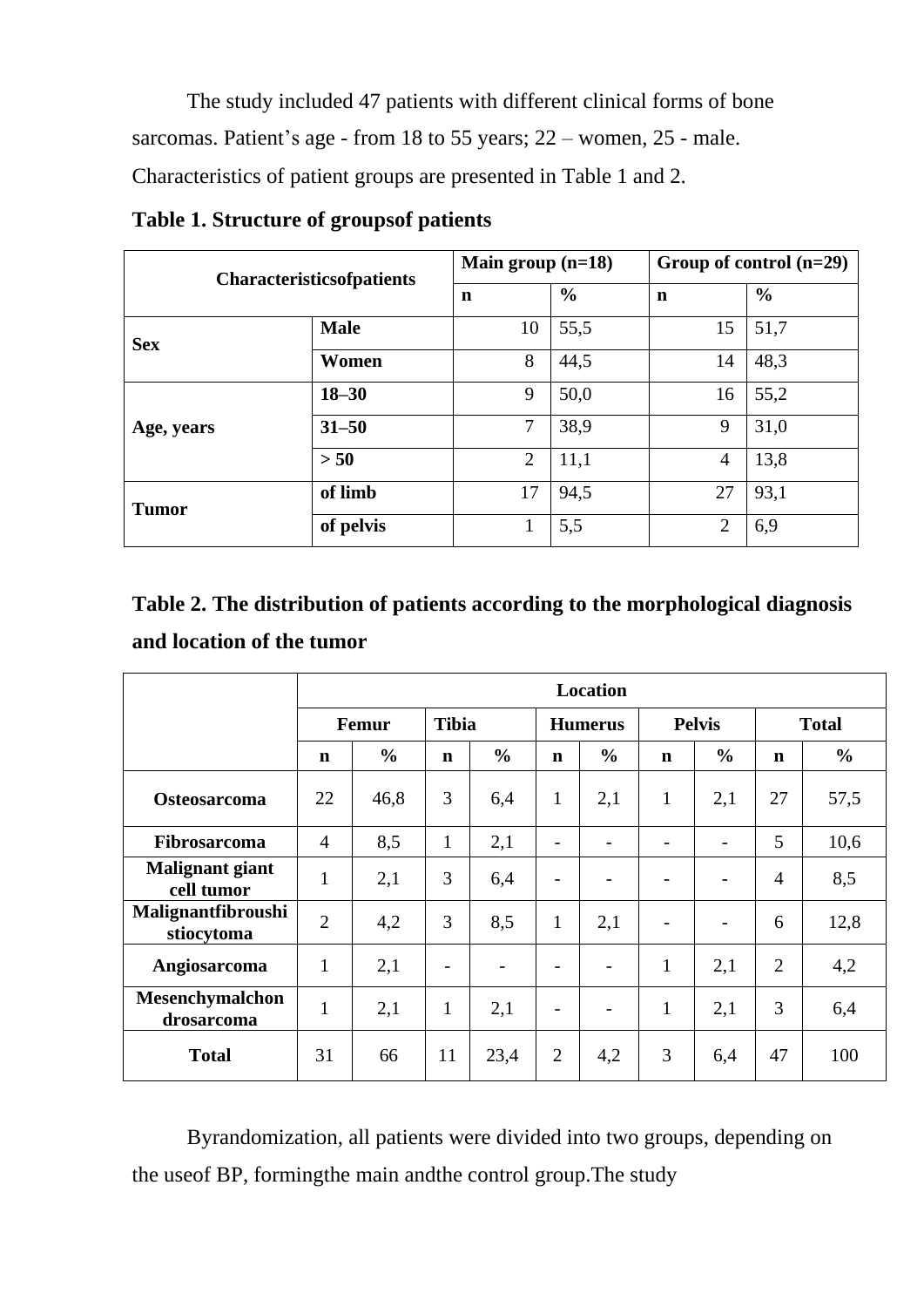groupincluded18patients whowerereceivingastandardtreatment (neoadjuvant chemotherapy, radical surgicalresection,adjuvantchemotherapy).The control group consistedof 29 patientswho were treatedaccording to thesamescheme, butwith a monthlyinfusionofBP.The results were evaluatedby the following criteria: clinical tumor responsetotherapeutictreatment, comparison of therapeuticpathomorphism, implantstabilityandtoxicity.

All patients underwent a standard treatment algorithm that includes neoadjuvant chemotherapy, surgical treatment in the amount of bone resection followed by displacement of defect with implant and adjuvant chemotherapy, which depends on the response to preoperative treatment. Preoperative chemotherapy (endoarterial) started with cisplatin in a course dose 120 mg/m<sup>2</sup> (2) infusions of 60 mg/m<sup>2</sup> for 2 - 3 hours), with pre-and posthydration. At the 3-4th day, the patient received doxorubicin 75 mg/m<sup>2</sup>per course (intravenous infusion for 2 to 4 hours). At day 21 - 4-hour intravenous methotrexate of 12  $\text{g/m}^2$ supported by infusion therapy with concentration measurement after administration, and then every 24 hours (more frequently if necessary). A day leucovorin in a dose of 15 mg/m2 every 6 hours was administredto reduce the concentration of methotrexate in plasma and 0.2 micromoles/l. Infusion therapy was based on 2000 ml/m<sup>2</sup> of fluid per day, was administered 1 hour before methotrexate infusion for 36 hours, to maintain the electrolyte balance and constant alkalinity of urine (pH> 7). Infusion was corrected individually depending on toxicity and complications. Measurement of the concentration of methotrexate in plasma was carried out on TDxanalizer (Germany).

For each patientwe provided threechemotherapycyclesusing3medications every 3 weeks. After limb-sparing surgery the adjuvant chemotherapy was administered: methotrexateat the same dosage, and, followingaoneweekcisplatinof150 mg/m<sup>2</sup>course dose (48-hour continuous administration) and doxorubicin, administered 21 days after thecisplatinata dose of 90mg/m2 (two-fold 4-hourintroduction).Cycleswererepeatedevery 3weeks.The number of cycleswas determined by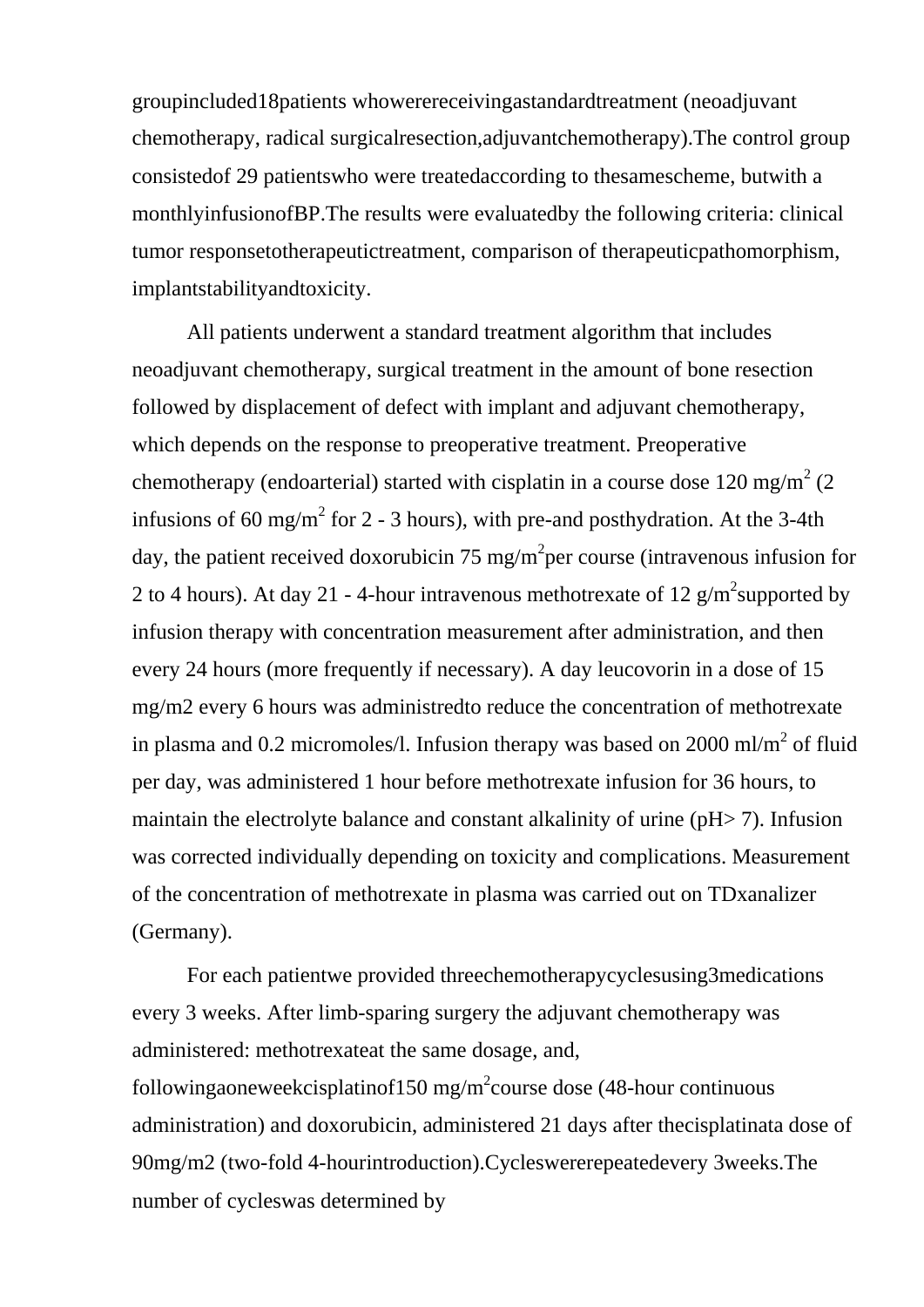thedegreeofpathomorphismafterAvtandilovandHuvosgraduation[28-30]:2 cyclesat1<sup>st</sup> degree(100%tumor necrosis), 3-4 cycles - atthe  $2<sup>nd</sup>$  degree(from 91% to 99.9%necrosis).In case of badpathomorphismafter treatment (90% and below - 3–  $4<sup>th</sup>$ degree) the treatment regimenalsoincludedifosfamideina dose of 12g/m2 (3) courses).

In the main grouppatientsreceivedmonthlyintravenousinfusionofBPat a standard dose.Weusedmainlypamidronate (10) andibandronate(8).

Pamidronatewasusedat a dose of60 mgforpatientsweighing up to60 kg,and 90mg forpatientsweighingmore than 60kg.Ibandronatewas usedat a dose of6 mg.Thetimebetween the application ofBPandcisplatinormethotrexatein high dosesshould be at least24 hours.BPwereadministeredonceamonth,a total of 12doses.The patient receivedthe first dosein the first cycleofchemotherapy.Pamidronatewasadministeredas a 2-hour infusion, ibandronate–as 15 minute infusion.

### **Surgical treatment**

In the study, most patients underwentlimb-sparingsurgicalremovalof the tumorwith the installationofan implant.

In our study,radicalsurgerywas performed in47 patients.Typeofsurgerydepended on thelocation and extentof the main process, the presence of metastatic disease, the future growth ofthe patient.2amputations, 4 resectionsofdefectautograftand 35resectionsfollowedby installation of cementbasedimplant were performed (Table 3).

| Вид хирургическоговмешательства              | Количество пациентов, п |
|----------------------------------------------|-------------------------|
| Bonetumorresection+knee arthroplasty         | 35                      |
| Bonetumorresection+ankle arthroplasty        |                         |
| Bonetumorresection+hip arthroplasty          |                         |
| Bonetumorresection+shoulderjointarthroplasty |                         |
| Bonetumorresection+autograftreplacement      |                         |

## **Table 3. The distribution of patients according to surgical treatment**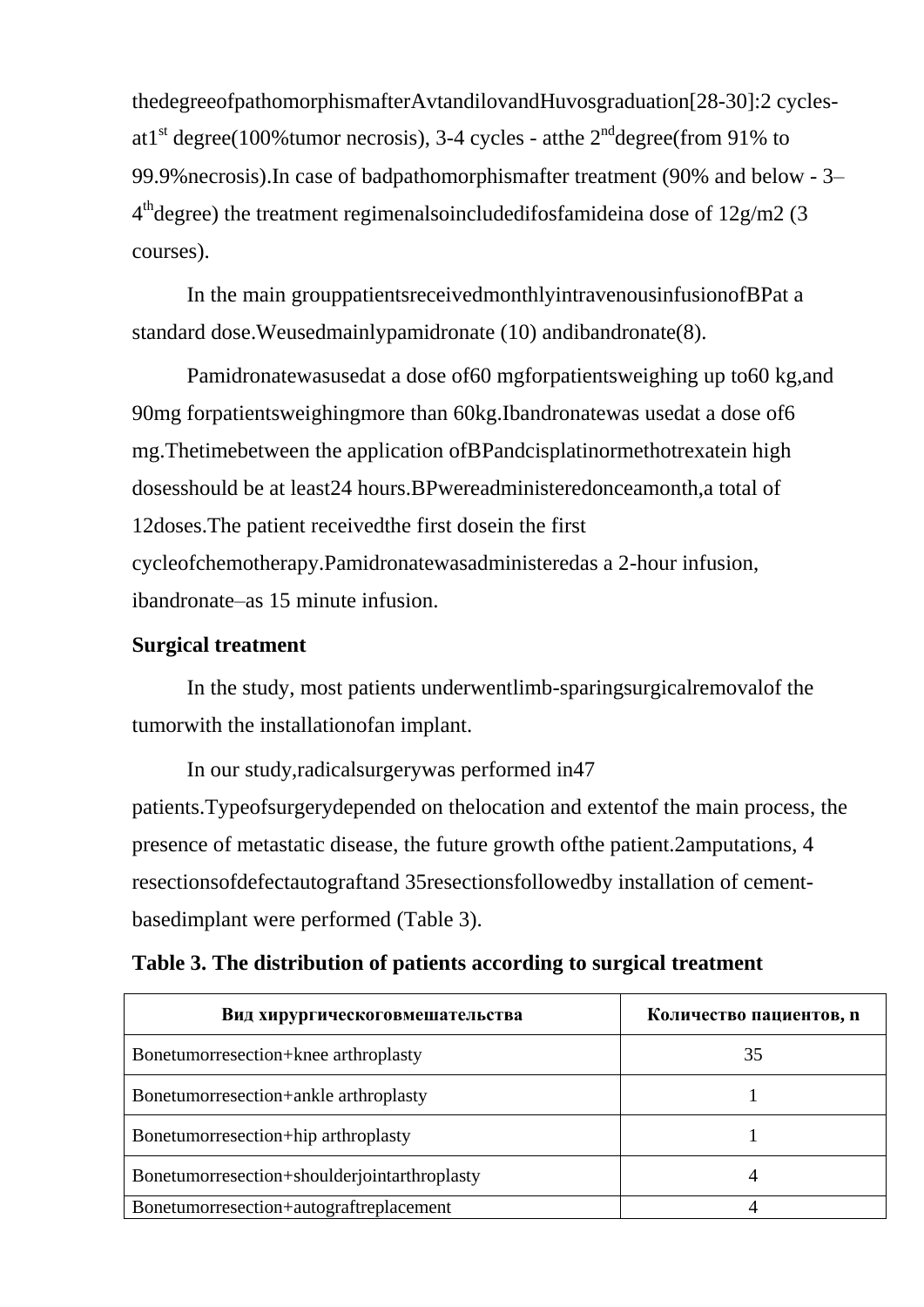| .uun<br><b>TYTTP</b> |  |
|----------------------|--|
| Total                |  |

Wehaverecommended to perform the movementsin the operatedjointwitharthroplasty on the second dayafter the operation.Grossaxleloadon a limb was permittedin 3 weeks.We have performed reoperationsin order tofixateintramedullarypins, due to severity of pain,in patients with radiographic signsof aseptic implant instability.

### **Results anddiscussion**

Wehaven'tevaluatedthesurvivalof patients because ofthe short duration offollow-up.Themaincriterion for evaluatingthe antitumor activityofBPwas to compare theamountofviable tumor cellsbyHuvoscriteria.

the effectofBPwasalso evaluatedbyclinical data(pain), X-ray (restoration ofcorticalbone structure, the phenomena of ossificationin the area of politicaldestruction, stabilization of pathologic fracture), and bythetoxicityin both groupson a scale ofECOG.In the group ofpatients treated withBP,the severity of painwas significantly reducedby an average24 hours afterthe first administrationofBP,in the control group, this effect occurs later(after an average of 5 daysafter the start oftherapy).Preliminary resultsare presented in Table4 andFigure 1.

**Table 4.The distribution of patients according to the results of treatment.**

|                        |    | Main     | Control  |      |
|------------------------|----|----------|----------|------|
|                        |    | $(n=18)$ | $(n=29)$ |      |
|                        | n  | $\%$     | n        | %    |
| Good<br>pathomorphosis | 15 | 83,3     | 18       | 62,1 |
| Toxicity after         | 10 | 55,6     | 11       | 38,0 |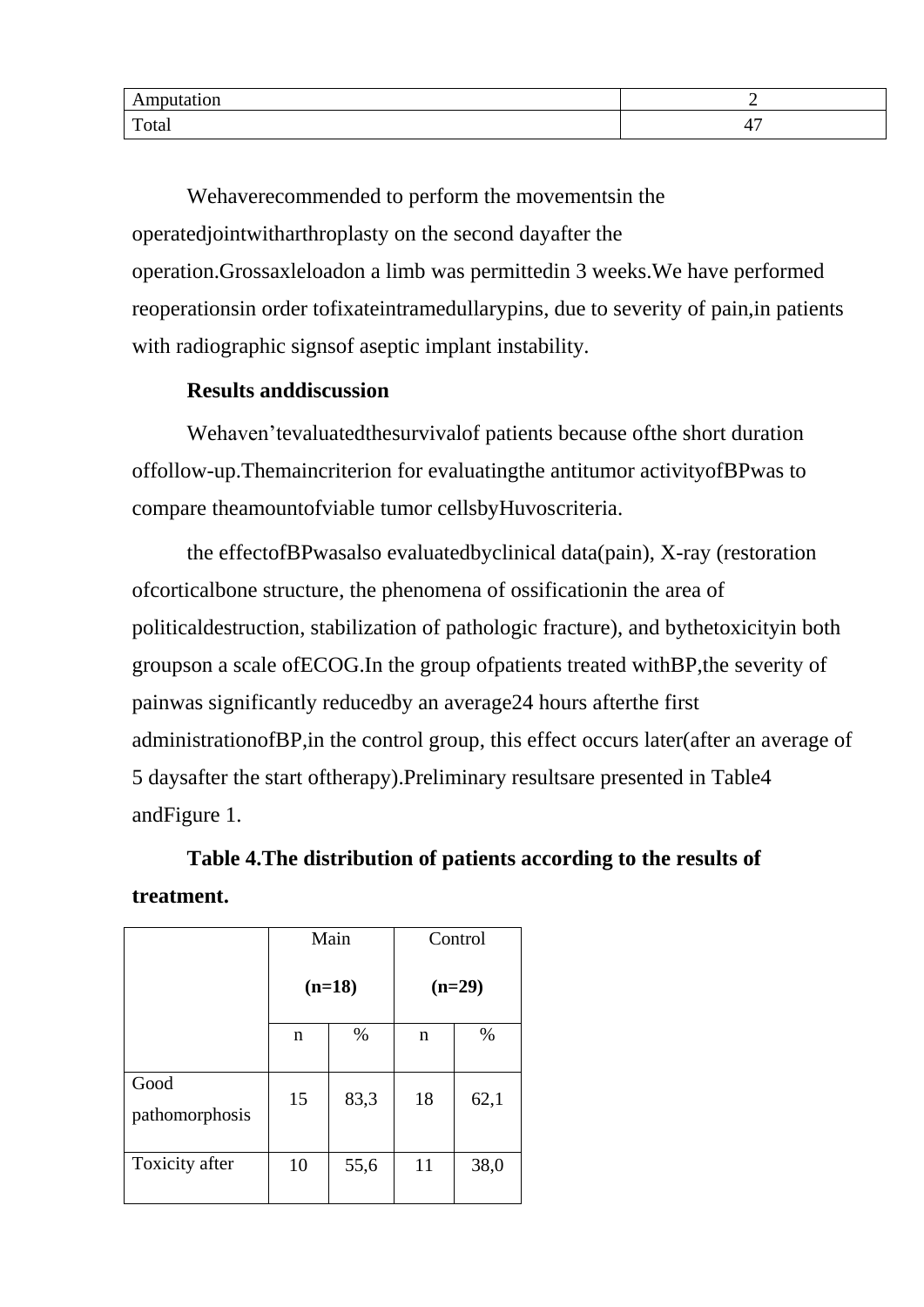| ECOG above 3           |     |      |
|------------------------|-----|------|
| Implant<br>instability | 0,0 | 17,3 |





Inthe control group,severepainoccurred in 7 patients,whichwasassociatedwith the appearance ofthelineas a

signasepticlooseningofprosthesis pins(Fig. 2). 4 of the patientswho did not

receiveBPunderwent reoperations in order to reinstall pins of an implant.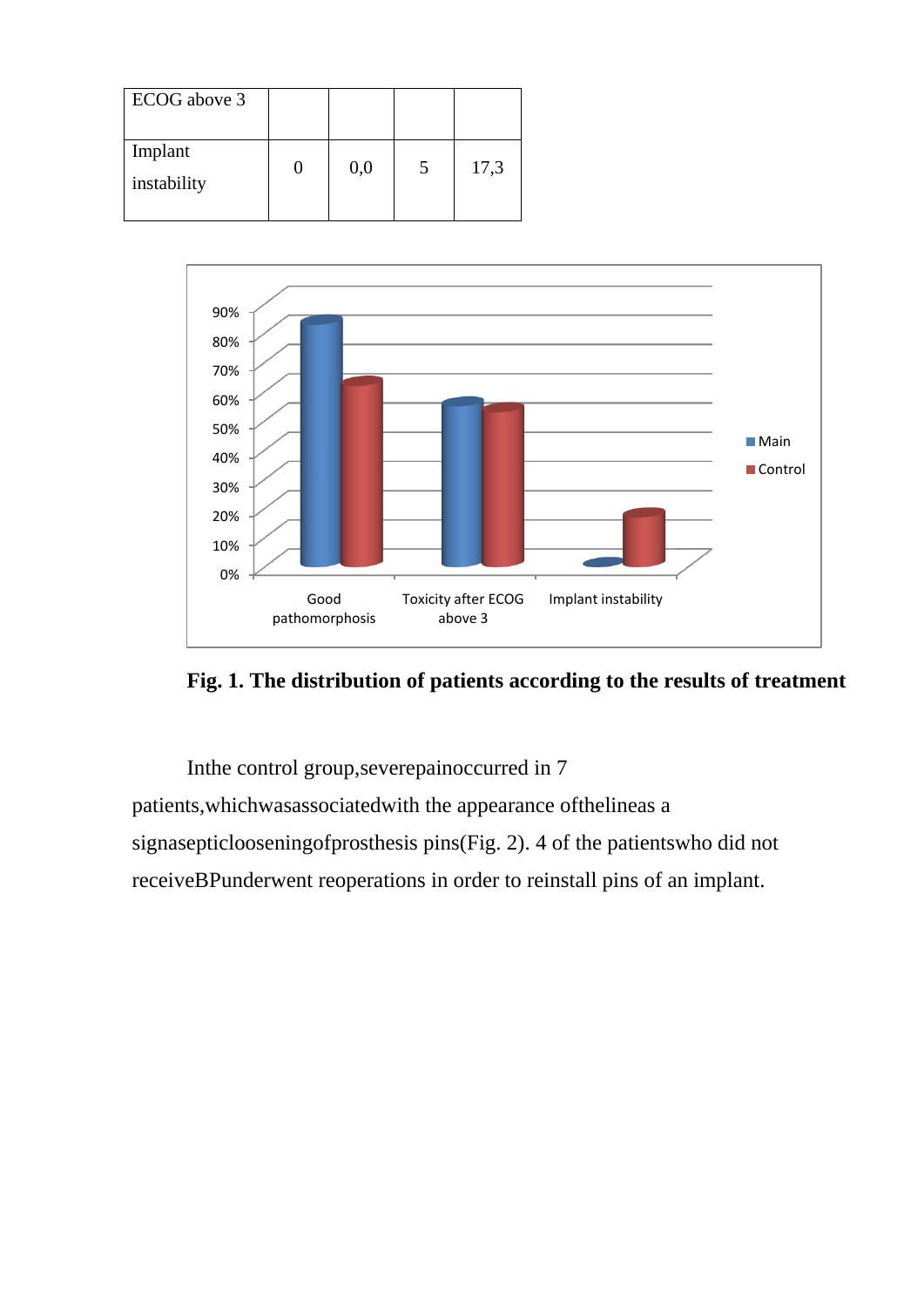

**Fig. 2.Line on X-ray: aseptic loosening of prosthesis pins.**

And to assess theeffectof BP we comparedradiographsofpatientsin the dynamicsinthe main and controlgroups.Ossificationin the zoneofdestructionwas observed in100% of patientsin the first groupand 40%- in the second(Fig.3).

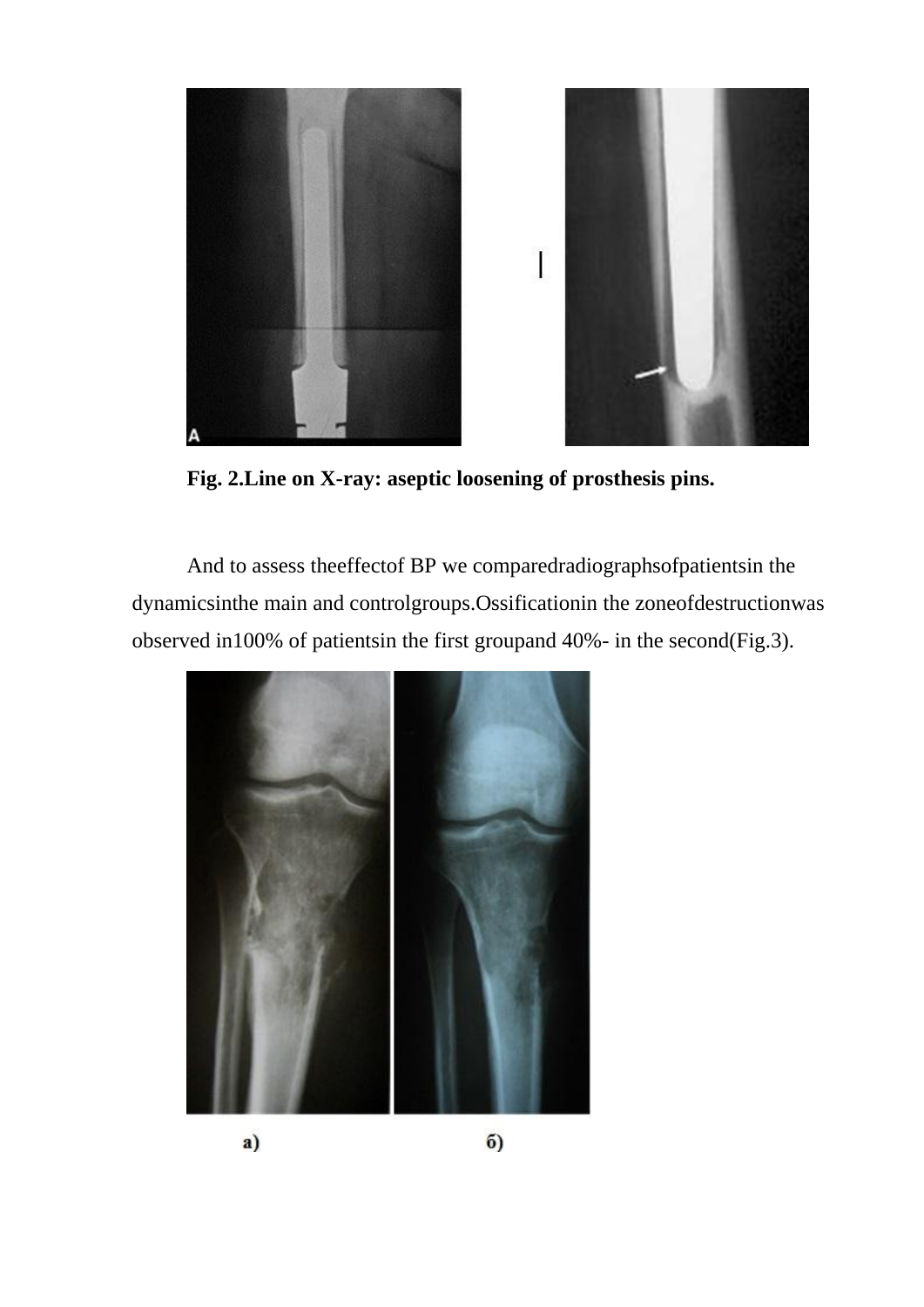## **Fig. 3.Bone destruction: a) prior to the treatment, b) after the treatment.**

One of the most important issues in our study was to evaluate the safety of BP, as during chemotherapy toxic drugswere used. Toxicity assessment was performed on a scale of ECOG. Particular attention was given to displays of nephrotoxicity, hepatotoxicity, hypocalcemia and occurrence of osteonecrosis of the mandible. We compared the expression and manifestation of toxicity in the main group and the control by monitoring key laboratory parameters: hypocalcemia, the dynamics of hemoglobin, white blood cells, platelets, creatinine clearance, the dynamics of transaminases, bilirubin. clinical manifestations of toxicity were also evaluated: nausea, vomiting, diarrhea, stomatitis, allergic reactions (Table 5).

|                          | Toxicity level $\geq$ 3 |                   |                       |               |  |  |  |
|--------------------------|-------------------------|-------------------|-----------------------|---------------|--|--|--|
| <b>Toxicity criteria</b> |                         | Control group, 29 | <b>Maingroup</b> , 18 |               |  |  |  |
|                          | $\mathbf n$             | $\frac{0}{0}$     | n                     | $\frac{0}{0}$ |  |  |  |
| Leukopenia               | 12                      | 41,4              | 10                    | 55,6          |  |  |  |
| Neutropenia              | 25                      | 86,2              | 15                    | 83,3          |  |  |  |
| Thrombocytopenia         | 18                      | 62,1              | 10                    | 55,6          |  |  |  |
| Hyperbilirubinemia       | 5                       | 17,3              | 2                     | 11,1          |  |  |  |
| Transaminases 1          | 7                       | 24,1              | 3                     | 16,7          |  |  |  |
| Diarrhea                 | $\overline{2}$          | 6,9               | $\overline{0}$        | 0,0           |  |  |  |
| Nausea                   | 27                      | 93,1              | 18                    | 100,0         |  |  |  |
| Vomiting                 | 25                      | 86,2              | 15                    | 83,3          |  |  |  |
| Stomatitis               | 16                      | 55,2              | 12                    | 66,7          |  |  |  |
| Proteinuria              | $\overline{0}$          | 0,0               | 0                     | 0,0           |  |  |  |
| Hematuria                | $\overline{0}$          | 0,0               | $\overline{0}$        | 0,0           |  |  |  |
| Pulmonitis               | $\overline{0}$          | 0,0               | $\overline{0}$        | 0,0           |  |  |  |
| Hyperthermia             | 3                       | 10,3              | $\overline{2}$        | 11,1          |  |  |  |
| Allergic reactions       | $\overline{2}$          | 6,9               | 1                     | 5,6           |  |  |  |

**Table 5.A comparison ofthetoxicityof the treatment**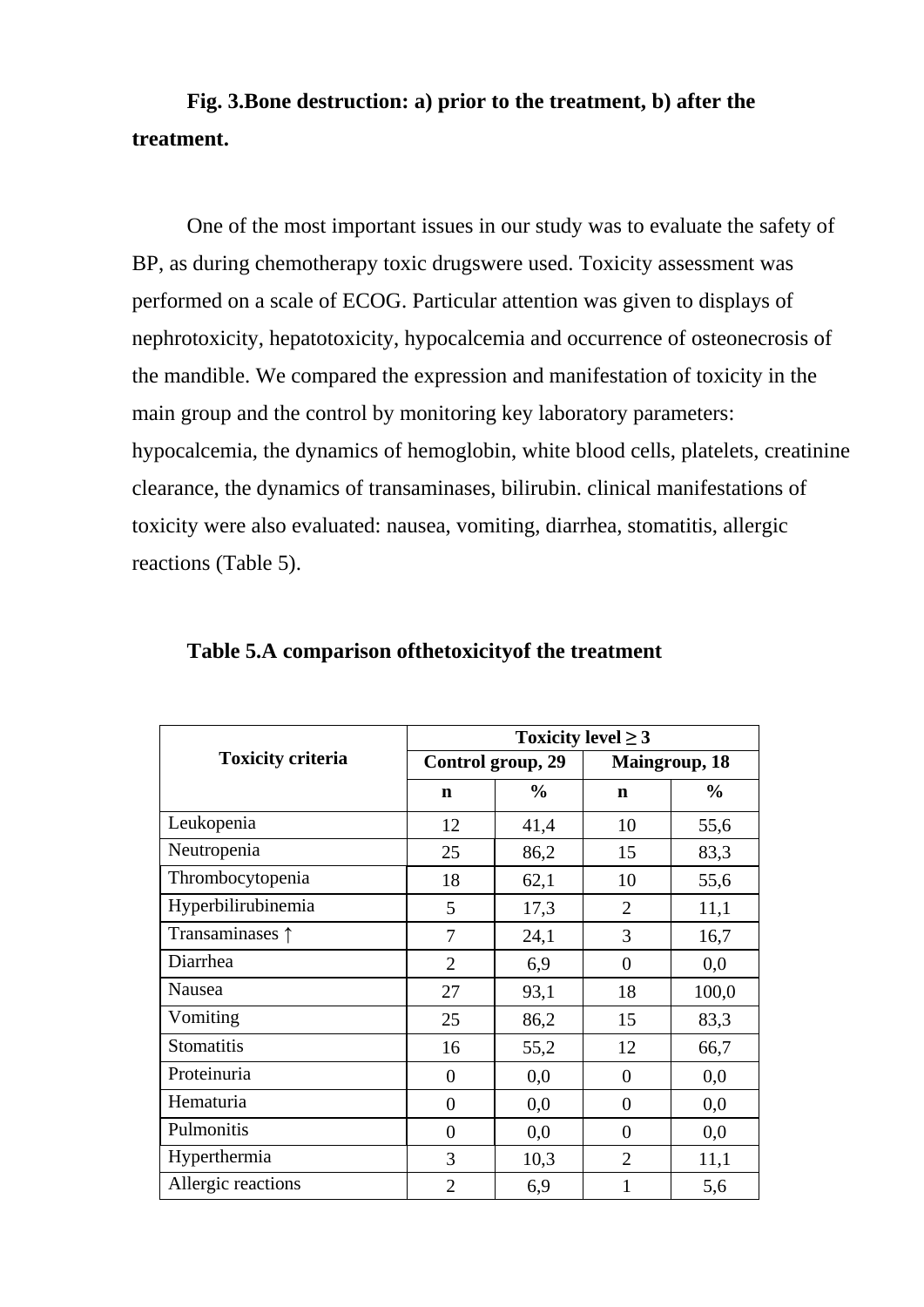| Skin reactions        | 2  | 6,9  |    | 5,6  |
|-----------------------|----|------|----|------|
| Infection             |    | 17,2 | 3  | 16,7 |
| Dysfunctionoftheheart |    | 0,0  |    | 0,0  |
| Neurotoxicity         |    | 0,0  |    | 0,0  |
| Pain                  | 20 | 68,9 | 10 | 55,6 |
| Agomphiasis           | 0  | 0,0  |    | 0,0  |
| Hypocalcemia          |    | 0,0  |    | 22,2 |



**Fig. 4. A comparison of the toxicity of the treatment**

There wasn't any cases of osteonecrosis of the jaw at the time of treatment, or during the period of observation.

Comparing the results, we found that toxicity of chemotherapy does not depend on the use of BP. Our experience with BP and chemotherapy in the treatment of malignant bone tumors suggests that the oncologist can safely and effectively combine BPwith chemotherapy.

Most patients tolerated BP. The most common adverse events were flu-like symptoms (fever, arthralgias, myalgias, and bone pain), fatigue, weakness, and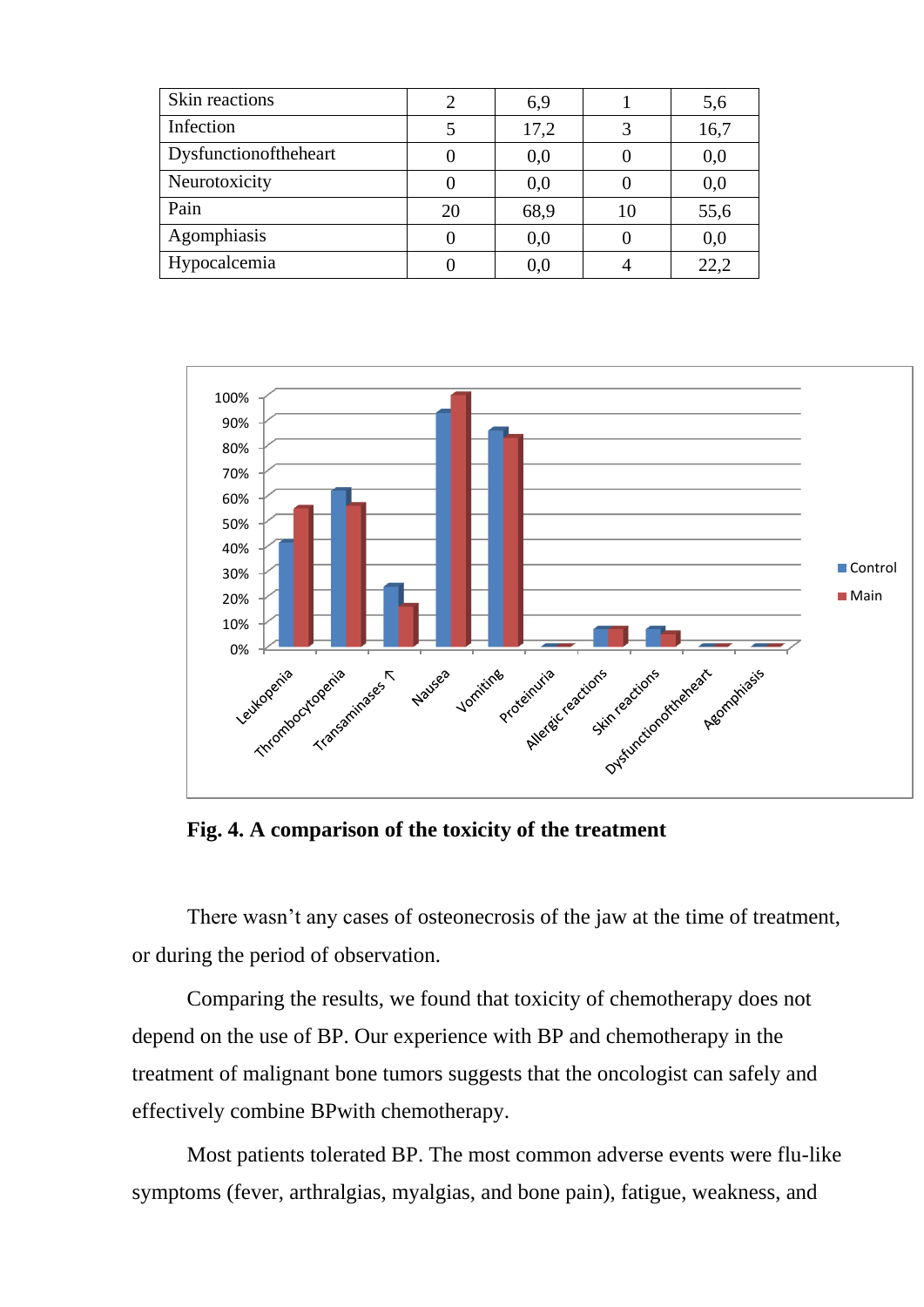reaction from the gastro-intestinal system. These symptoms were usually mild, quickly ceased and did not require medical treatment.

BP therapy can improve the durability of the prosthesis through different mechanisms, including:

• improve the density and strength of bone:

• promote more reliable ingrowth into porous surfaces of non-cement prosthesis;

• stabilization of the connections of the bone-prosthesis or bone-cement slowing the osteoclastic bone resorption.

Own experience with BP in combination with cytotoxic drugs for the treatment of bone sarcomas, as well as an analysis of numerous studies give reason to say that the BP can be safely used in combination with chemotherapy and are a new effective therapeutic approach to the impact of malignant bone tumors. BP give an opportunity to improve the stability and durability of the reconstruction after surgical resection of bone, which would reduce the number of repeated surgeries.

Undoubtedly, the use of BP in the treatment of sarcomas of bone remains at the stage of experience. However, even at this stage, we see strong evidence of their effects that contribute to the effectiveness of treatment of cancer patients. Safe use of BP is proved and confirmed by multicenter studies, making them available in clinical practice. The study shows the effectiveness of therapy in comparison with previous experience. BP can increase longevity of prosthesis. These facts give us the opportunity to further studyBP as the addition to the treatment of primary malignant bone tumors.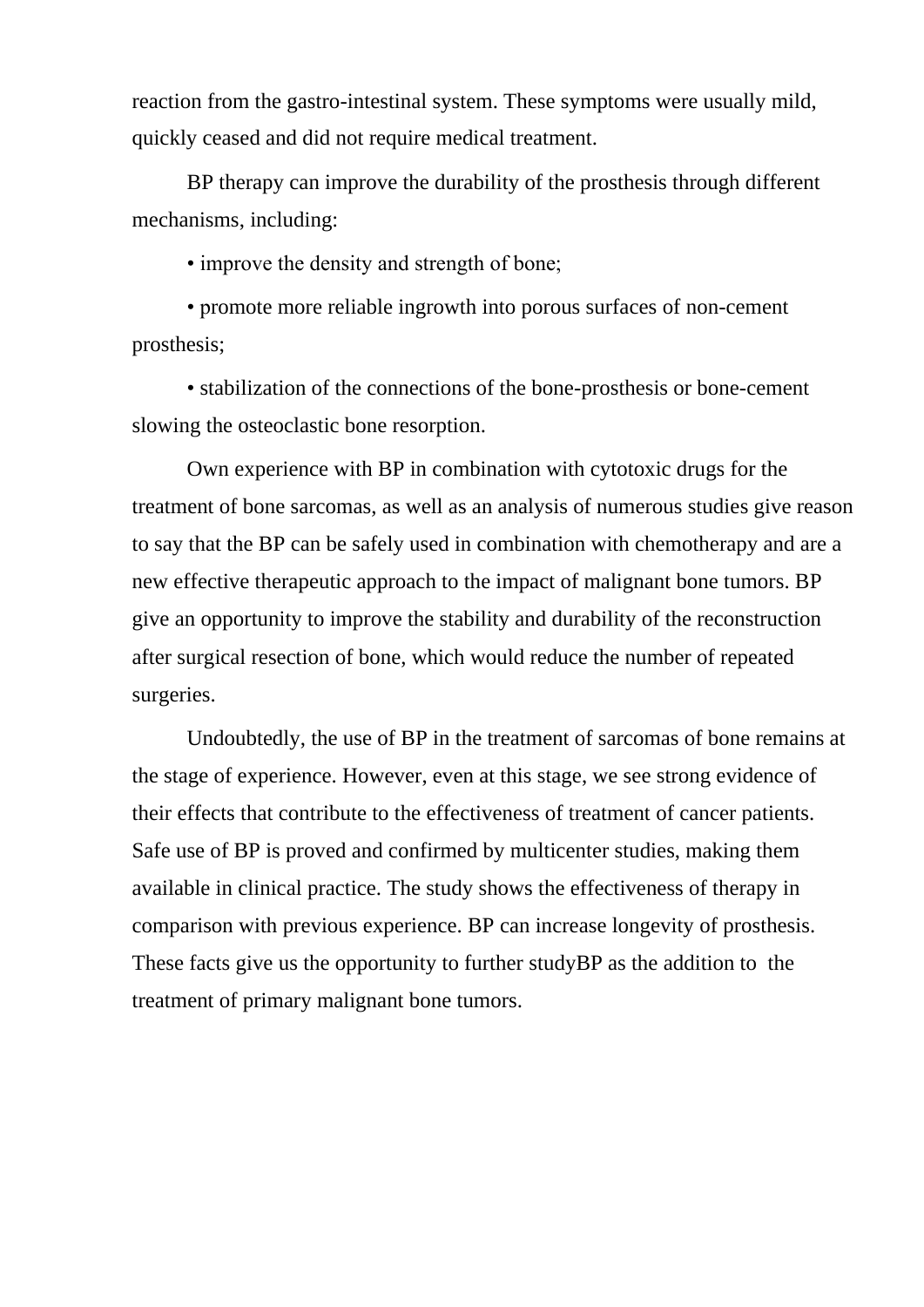## References:

- 1. BondM., BernsteinM.L., PappoA. etal. (2007) A phase II study of imatinibmesylate in children with refractory or relapsed solid tumors: A Children's Oncology Group study. Pediatr. Blood Cancer, V. 29, № 1: 1–23.
- 2. Kubo T., Piperdi S., Rosenblum J. et al. (2008) Platelet\_derived growth factor receptor as a prognostic marker and a therapeutic37target for imatinibmesylate therapy in osteosarcoma. Cancer. V.112,  $\mathcal{N}$  10: 2119 – 2129
- 3. Holmstrom T., Bohling T., Akerman M. et al. (1999) Diagnosis and tumor response in osteosarcoma and Ewing's sarcoma, according to treatment protocols SSG II, SSG VIII, ISG/SSG I, SSG IV and SSG IX. ActaOrthop. Scand. Suppl. V. 285: 27 – 2.
- 4. Murayama T., Kawasoe Y., Yamashita Y. et al. (2008) Efficacy of the third\_generation bisphosphonate risedronate alone and incombination with anticancer drugs against osteosarcoma cell lines. Anticancer Res. V. 28, № 4B: 2147 – 2154.
- 5. Paul A. Meyers, John H. Healey, Alexander J. Chou et al. (2010) Addition of pamidronate to chemotherapy for the treatment of osteosarcoma. DOI: 10.1002/cncr. 25744.
- 6. Green J. R. (2003) Antitumor effects of bisphosphonates . Cancer. V. 97, №  $3: 840 - 47.$
- 7. Clark N.V., Holbrook I.B., McClure J. et al. (1991) Osteoclast inhibition by pamidronate in metastatic prostate cancer: a preliminary study. Br. J. Cancer. V.63: 420-423.
- 8. Conte FF, Mauriac L, Calabresi F et al. (1996) Delay in progression of bone metastases treated with intravenous pamidronate: Results from a multicentre randomized controlled trial. J ClinOncol 14: 2552-2559.
- 9. Conte PF, Latreille J, Mauriac L et al. (1996) Delay in progression of bone metastases in breast cancer patients treated with intravenous pamidronate: results from a multinational randomized controlled trial. The Aredia Multinational Cooperative Group. J ClinOncol 14: 2552-2559.
- 10.Bloomfield D, Warr D, Whelan T et al. (1999) Use of bisphosphonates in patients with bone metastases from breast cancer. CurrOncol 6:144-54
- 11.Ashton JA, Farese JP, Milner RJ et al. (2005) Investigation of the effect of pamidronate disodium on the in vitro viability of osteosarcoma cells from dogs. Am J Vet Res. 66:885-891.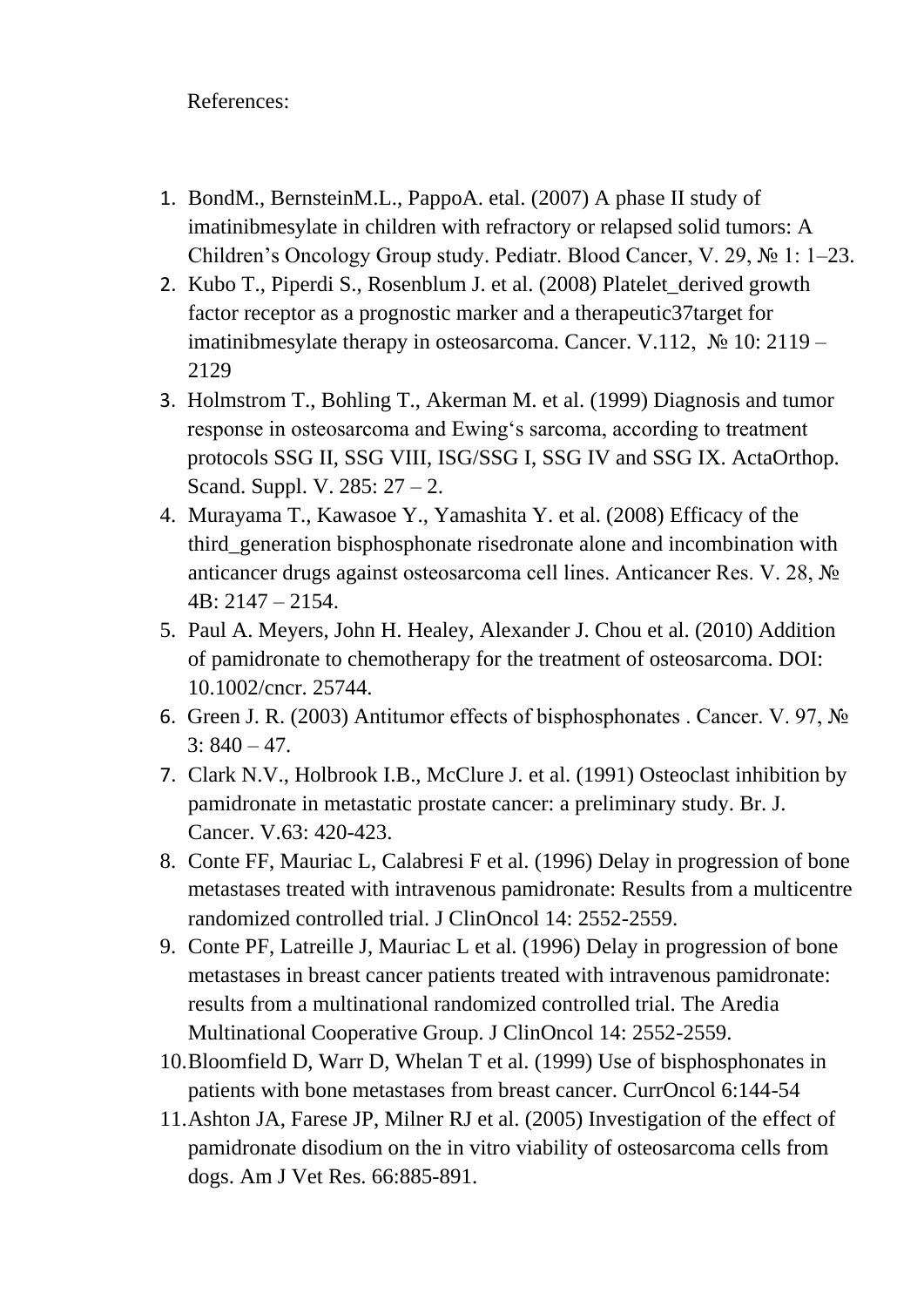- 12.Benassi MS, Chiechi A, Ponticelli F et al. (2007) Growth inhibition and sensitization to cisplatin by zoledronic acid in osteosarcoma cells. Cancer Lett, 250: 194-205.
- 13.Cheng YY, Huang L, Lee KM (2004) Alendronate regulates cell invasion and MMP-2 secretion in human osteosarcoma cell lines. Pediatr Blood Cancer, 42: 410-415.
- 14.Dass CR, Choong PF (2007) Zoledronic acid inhibits osteosarcoma growth in an orthotopic model. Mol Cancer Ther, 6: 3263-3270.
- 15.Farese JP, Ashton J, Milner R et al. (2004) The effect of the bisphosphonate alendronate on viability of canine osteosarcoma cells in vitro. In Vitro Cell DevBiolAnim, 40: 113-117.
- 16.Heymann D, Ory B, Blanchard F, et al. (2005) Enhanced tumor regression and tissue repair when zoledronic acid is combined with ifosfamide in rat osteosarcoma. Bone, 37: 74-86.
- 17.Horie N, Murata H, Kimura S, et al. (2007) Combined effects of a thirdgeneration bisphosphonate, zoledronic acid with other anticancer agents against murine osteosarcoma. Br J Cancer, 96: 255-261.
- 18.Kubista B, Trieb K, Sevelda F, et al. (2006) Anticancer effects of zoledronic acid against human osteosarcoma cells. J Orthop Res, 24: 1145-1152.
- 19.Kubo T, Shimose S, Matsuo T, et al. (2006) Inhibitory effects of a new bisphosphonate, minodronate, on proliferation and invasion of a variety of malignant bone tumor cells. J Orthop Res, 24: 1138-1144.
- 20.Muraro M, Mereuta OM, Carraro F et al. (2007) Osteosarcoma cell line growth inhibition by zoledronatestimulated effector cells. Cell Immunol, 249: 63-72.
- 21.Murayama T, Kawasoe Y, Yamashita Y, et al. (2008) Efficacy of the thirdgeneration bisphosphonate risedronate alone and in combination with anticancer drugs against osteosarcoma cell lines. Anticancer Res, 28: 2147- 2154.
- 22.Paul A. Meyers, John H. Healey, Alexander J. Chou et al. (2010) Addition of pamidronate to chemotherapy for the treatment of osteosarcoma. DOI 010.1002: 25744.
- 23.Peter B., D.P. Pioletti, S. Laib et al. (2005) Calcium phosphate drug delivery system: influence of local zole¬dronate release of bone imрlаntosteointegration. Воnе Vol. 36: 52-60.
- 24.J.D. Вobyn, S.A. Hacking, J.J. Krygier (2005) Zoledronicacid causes enhancement of bоnе growth into porous implants. J. Воnе Joint Surg. Br. Vol. 87: 416-420.